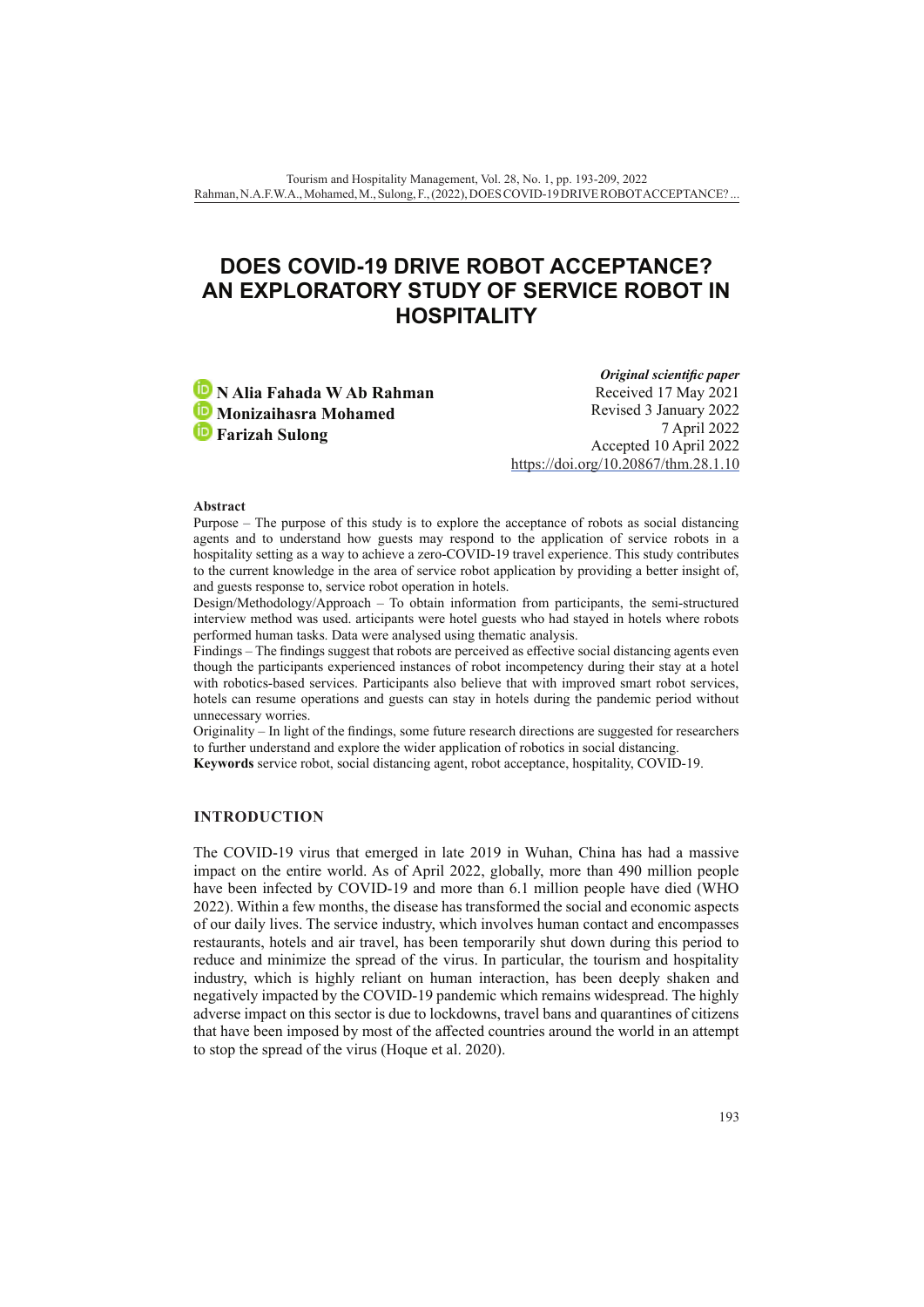Evidence from around the globe indicates that the application of robotics has made significant steps forward during the pandemic. Robots have been used as social distancing agents to reduce the spread of the virus in many sectors. Such examples draw attention to how the tourism and hospitality sector can deploy robots in order to provide a zero-COVID-19 travel. Hence there is a call for academics to utilize the conditions of the pandemic to develop robotic applications that enhance the tourist experience and at the same time protect customers, workers and the industry (Zheng, Chen and Lew 2020). Collaboration and cooperation among service providers, practitioners and academics is needed so that guests are not turned away due to the fear of this virus (Jamal and Budke 2020). Although some researchers have previously stated that guests' experiences of robots in hotels are unsatisfactory and suggested that engineers redevelop robots to better fulfil the human–robot interaction needs (Bhimasta and Kuo 2019; Osawa et al. 2017), the COVID-19 crisis has led to new applications and scenarios for robots. For instance, because robots are immune to virus, they have been efficiently used to handle tasks which were considered risky during COVID-19 pandemic, for example, delivering food and medicine, cleaning and disseminating information by performing the tasks of chefs and waiters which reduced human contacts and enhanced food safety (Marr 2020; Yang et al. 2020; Lu et al. 2021). These developments have led to new questions, including "How will people's acceptance of robots be affected after seeing the roles that robots can play during the pandemic?" There are a few studies that examine robot acceptance in hospitality during COVID-19 (for example Chuah, Aw and Cheng 2021; Chiang and Trimi 2020). As there are very limited studies that focused on the impact of robot adoption during COVID-19 and little is known as yet about people's perception and reactions towards the adoption of service robots during the pandemic. , this exploratory study that adopts a qualitative approach aims to explore whether or not tourists are more likely to accept service robots as social distancing agents in order to help the tourism and hospitality industry continue to cultivate given the COVID-19 pandemic situation is getting worse.

## **1. LITERATURE REVIEW**

During the COVID-19 pandemic, the aid of robots in maintaining social distance has also been publicized to the community(Seyitoğlu and Ivanov 2021). Moreover, it has proved that the adoption of robots for tasks related to transportation, cleaning and information dissemination reduces the risk of infection (Marr 2020; Yang et al. 2020). In respect of the hospitality sector in particular, service robots may offer a technology-based form of protection for both tourists and employees through enabling a high level of physical distance to be maintained between both parties, which helps in the provision of safer services during the pandemic (Seyitoğlu and Ivanov 2021). For instance, a restaurant in Beijing uses robots to deliver customers' takeaway orders and prepared meals from the kitchen to delivery workers (Toh and Wang 2020). Robots are also being used to transfer goods from stores, warehouses and trucks to customers, thus avoiding the need for close contact between humans (Demaitre 2020).

Robots have already been proven to provide benefits for companies in a range of sectors. They have been used for many years in various settings, including operating machinery and in packaging activities with the aim of enhancing labour productivity and work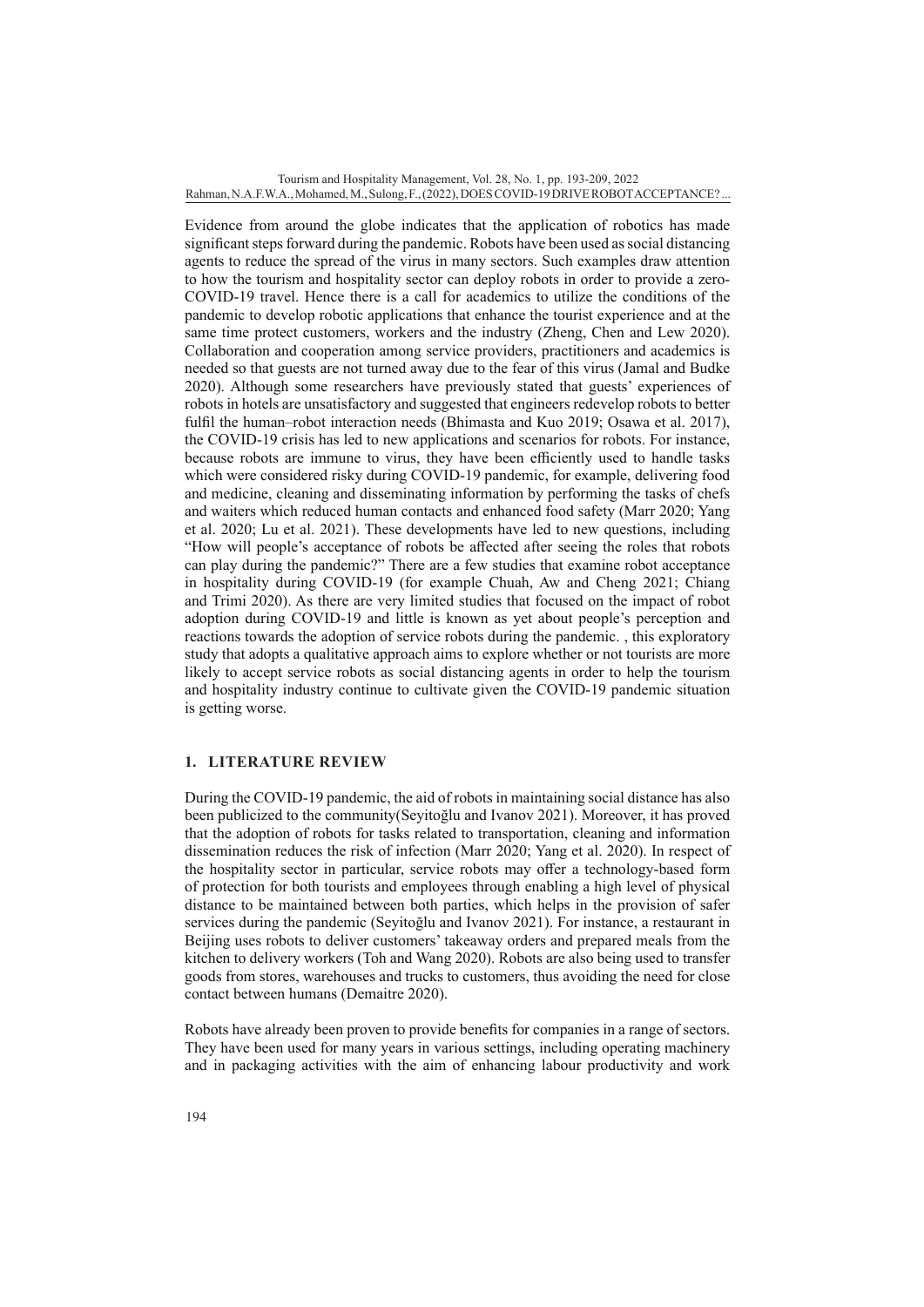efficiency (Choi et al*.* 2020). Similarly, the use of robots in tourism and hospitality can enhance work efficiency, increase service quality and lower financial costs (Ivanov and Webster 2019). Hotels are adopting robot technology to improve the guest experience. Robots are used to guide guests or tourists and undertake tasks such as giving directions, checking guests in and out of hotel rooms, delivering meals or amenities, cleaning, and providing safety and security services (Ivanov, Webster and Berezina 2017). Intelligent service robots are adopted mainly as robot concierges that are designed to provide hotel information to guests and tell them about nearby attractions and places to eat. Robots are also employed by hotels as butlers to make room deliveries. Furthermore, they are available in hotel rooms to assist hotel guests on how to operate TV, switch on lights and air conditioners via voice detection. They are also placed at the front desk as receptionists to give instructions and monitor self-check-in.

In hotel settings, most of the research focussed on the investigation that aims to improve and guide robot's design, performance and acceptance. For instance, Ivanov, Webster and Garenko (2018) conducted a survey on customers' attitude towards the use of robots in hotel. Their findings draw a few tasks that customers prefer to be executed by robots and tasks that should be remained done by human-staff. Customers accept robots to perform butler services, to provide information about the hotel and to assist them in making payment, while task such as guards or security should be remained delivered by humanstaffs. Service robots are also changing the role of employees in service environment. Tuomi, Tussyadiah and Stienmetz (2020) suggest that to stay significant in robotised service environment, employees in hospitality sector can consider one of five roles that are enabler, coordinator, differentiator, educator, and innovator. Factors such as human intervention, usefulness, and embodiment have all been highlighted as contributing to the failure of robot adoption in the Henn na Hotel chain in Japan (Bhimasta and Kuo 2019). Other than failure, the disadvantages of service robot also being highlighted that includes customers dissatisfaction due to service robot's malfunction (Go, Kang and Suh 2020) and employee's turnover intention (Li, Bon and Ye 2019). Therefore, it has been suggested that hotels should pay attention to services that are particularly related to guests' comfort (Motta and Sharma 2020). In light of the mixed results thus far, some argue that service robots are against the principle of hospitality while some claim that robots are a part of a range of technological developments that will have positive impacts on the tourism and hospitality sector (Choi et al. 2020).

## **2. METHOD**

This study focuses on the hotels in the Henn na Hotel chain because this hotel chain was the first in the world to attempt to execute all its operations with autonomous robots and utilize a broad range of service robots as compared to other hotels in other localities. For instance, robot velociraptors, so-named after a very smart category of dinosaurs, staff the front desk at the Henn na Hotel Maihama Tokyo Bay. In addition to using dinosaurtype robots as receptionists, the chain also introduced humanoid robots. For instance, at Henn na Hotel Hamamatsuchō, two humanoid uniformed receptionist robots, one male and one female are positioned at the front desk. Besides greeting guests, they also guide guests in completing the check-in procedure by providing clear instructions, where the check-in is done through the use of touch panels at the front desk. This particular hotel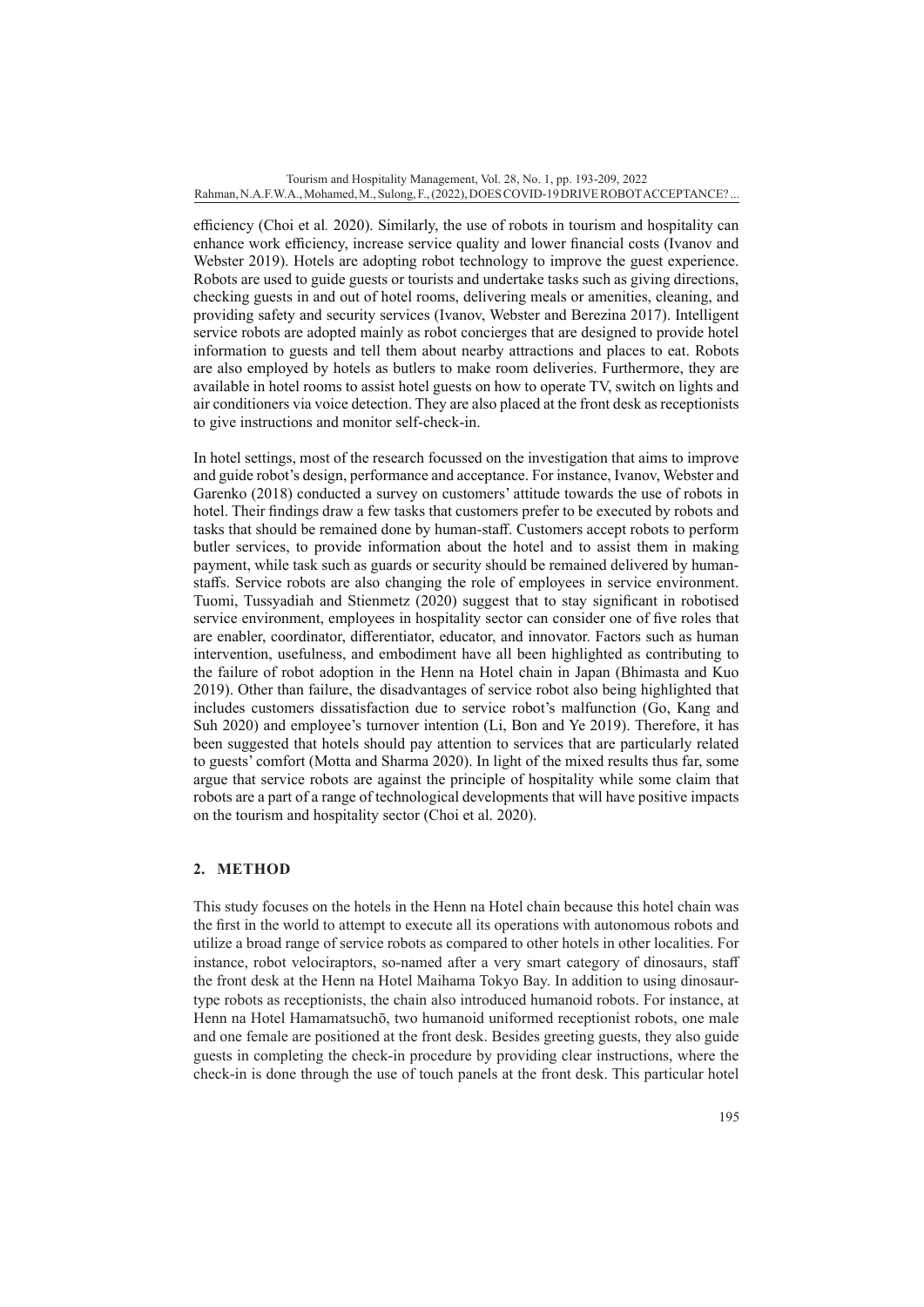also has a robot concierge, called Unibo, located next to the front desk. This robot's task is to provide guests with information regarding nearby restaurants and convenience stores. At another hotel in the chain, Henn na Huis Ten Bosch, there are, in addition to robot receptionists, porter robots that are available to carry luggage up to the guest rooms. Moreover, a robot butler, called Chur-ri Chan, functions as a room assistant that can provide weather reports, entertain guests and act as an alarm.

Due to the exploratory nature of this study, the in-depth semi-structured interview was chosen as the data collection method because this method allows a detailed description and imaginative exploration of the guest experience. The semi-structured interview also facilitates digression about subjects that the participants think are important in relation to the issues under discussion. Thus, this method can aid in attaining reasonable conclusions on the investigated issues.

A purposive sampling approach was employed for the selection of participants in order to include only Henn na Hotel guests who had stayed in the hotel for the past six months. A six-month period was chosen because it was considered suitable enough to ensure that the guests' memories and recollections about their hotel stay would be as fresh and as accurate as possible (Lee 2003). Potential participants were searched for through social media channels, mainly Instagram, Facebook and YouTube. For the Instagram search, the hashtag was used with the keyword #henna-nahotel. The Henn na Hotel Facebook account was also used to search for potential participants. YouTube was also employed with the search term "Henn na Hotel". People who met the criteria were approached and an invitation to participate in the study was sent to them.

A series of 14 online semi-structured interviews were conducted between March 2020 and May 2020. The online medium seemed suitable for both researchers and participants due to geographical and safety factors because the research was conducted during the COVID-19 pandemic. Each interview took 30 to 45 minutes and was audio-recorded with the permission of the interviewees. The semi-structured interview focused on three core questions: (1) How did you perceive your hotel-stay intention during the COVID-19 pandemic crisis? (2) How will your acceptance towards robots be affected during the COVID-19 pandemic? And (3) How did you perceive service robots as social distancing agents? The data was collected until no new topics were discussed and determined by the researcher to have reached saturation.

An independent coder was employed to scrutinize through the transcript to confirm data reliability. This continuous comparative analysis method allows the researchers to return to the data repetitively thus enhancing consistency to the coding process (Strauss and Cobin 2008). Thematic analysis was used to identify the emergent themes (Patton 1990) because it "offers an accessible and theoretically flexible approach to analysing qualitative data" (Braun and Clarke 2006, pp. 77). To guide data analysis, the researchers followed the six phases of analysis (familiarizing oneself with the data, generating initial codes, searching for themes, reviewing themes, defining and naming themes, producing the report) outlined by Braun and Clarke (2006) summarised in Table 1.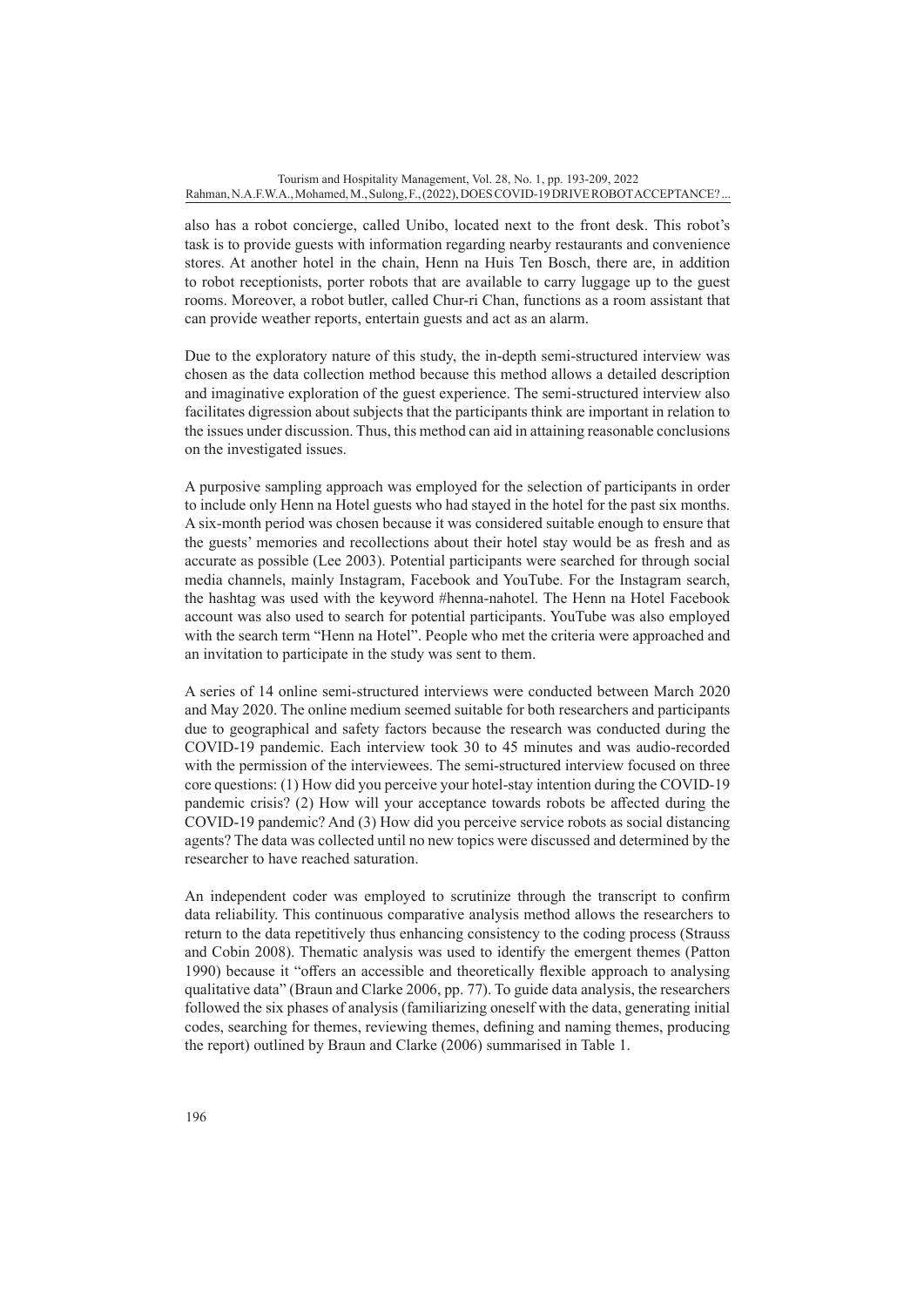| <b>Step</b>                            | <b>Explanation</b>                                                                                                                                                                |
|----------------------------------------|-----------------------------------------------------------------------------------------------------------------------------------------------------------------------------------|
| Familiarizing oneself with the<br>data | Researchers get themselves familiar with the data<br>by reviewing the interview transcription.                                                                                    |
| Generating initial codes               | Generate a group according to the relevant at-<br>tributes of the data in a coordinated way and ar-<br>ranging the data for each code.                                            |
| Searching for themes                   | Groups the different codes into prospective<br>themes and gathering all the codes within the<br>related themes                                                                    |
| Reviewing themes                       | Ensure whether the constructed themes were rele-<br>vant to the code and the whole data set                                                                                       |
| Defining and naming                    | Refine each theme and provide clear definitions.<br>Researchers describe the meaning of the themes<br>and determined the viewpoint of the data that<br>each theme categorization. |
| Producing the report                   | Selection of extract and relate the analysis to the<br>research aims and literature and producing the<br>report.                                                                  |

Table 1. **Steps in thematic analysis**

Source: (Braun and Clarke 2006)

## **3. FINDINGS AND DISCUSSION**

In line with the research design, presented below are the analysis results for the four identified themes, namely, impacts of the COVID-19 pandemic on hotel-stay intention, acceptance of robot-staffed hotels during the COVID-19 pandemic, service robots as an effective social distancing agents and perception of service robots replacing human staff during the COVID-19 pandemic.

## **3.1. Participant profile**

The study sample consisted of an equal number of male and female participants. The participant's age is quite diversified. Four of them were 20-30 years old, eight were 30 to 40 years old and the rest were 41 to 50 years old. All of the participants were from Southeast Asia. Five of them were Indonesian, five were Singaporean, three were Malaysian, and one was from the Philippines. The period of stay at Henn na Hotel ranged from a maximum of four nights to a minimum of one night.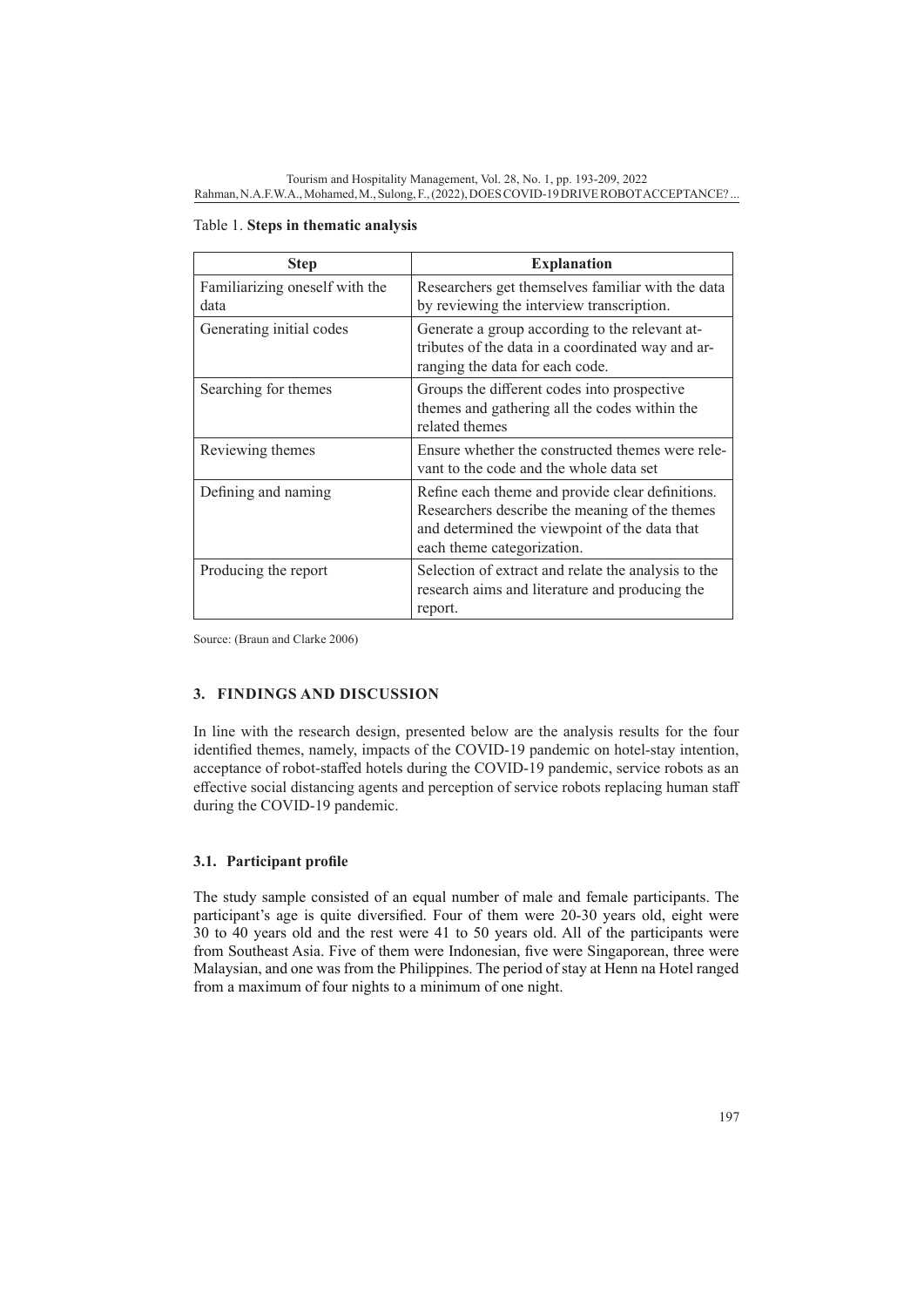#### **3.2. Impacts of the COVID-19 pandemic on hotel-stay intention**

While the COVID-19 pandemic crisis has, without question, caused negative consequences for the tourism industry, the question is to what extent and for how long the hotel-stay intention will be affected. Hence participants were asked to elaborate on what they thought about the pandemic and if they believed it would affect their hotelstay intention. Most of the participants, regardless of age, indicated that they would not stay at a hotel again until the pandemic is over. The responses can be divided into two categories, one of which encompasses concerns about safety and the other of which relates to their daily lived experience during the pandemic.

Tourists were extremely worried about the risk of infection when staying in hotels which are staffed by humans due to high level of interpersonal contacts (Kim et al. 2021). This study found that participants' safety concerns stemmed primarily from their expectancy of an increasing level of anxiety about the COVID-19 pandemic. Some interviewees thought that people are no longer able to travel freely like before due to the lockdowns imposed by governments. The mass media is also actively creating awareness about the importance of avoiding crowded places, maintaining good hygiene and travelling only for necessary reasons in order to minimize the spread of infection. Participants considered hotels as shared public space and therefore as being high risk in terms of spreading the infection. Thus, participants have seen that, during the pandemic, travel and tourism activities are curtailed. They were also generally of the opinion that staying at hotels is non-essential business and should be avoided during the peak of the pandemic. Some interviewees believed that the situation will recover soon and wished to resume their travels after the pandemic ends. For example, Participant 3 remarked:

*I am extremely paranoid about COVID-19. If hotels resume their operations before this pandemic end, I do not think I have the confidence to stay at hotels at the moment. I am trying to avoid shared and public places as much as I can (Participant 3).* 

In addition to safety reasons, participants attributed their hotel-stay intention to their current, negative daily lived experience during the pandemic in their home countries to movement restrictions and limited-service availability in the country where they lived. As mentioned by some interviewees, in regards to movement restriction orders, people need to obey the strict regulations put in place by their government. These restrictions made them feel worried. This feeling had impacted their lives, and thus they have developed fears and anxiety about how serious the pandemic is which also influenced their future travel intention. Some participants had even cancelled their overseas and domestic trips in 2020 due to the growing concern about the possibility of the pandemic becoming worse in certain parts of the world, such as China and Europe. Given the current situation, they chose not to travel until the situation is safe and back to normal. For example, Participants 15 and 1 said:

*I would not put my family at risk by travelling during this time because I do not want my holiday to turn into a tragedy. In fact, I cancelled my booking for a winter trip to Europe this year when I knew that Europe was badly affected by the coronavirus. When all is stable and virus-free, I will think about travel again (Participant 15).*

*Regardless of the social distancing measures and a few more SOPs [standard operating practices] being followed, staying at hotels is not for me during this time. I really feel*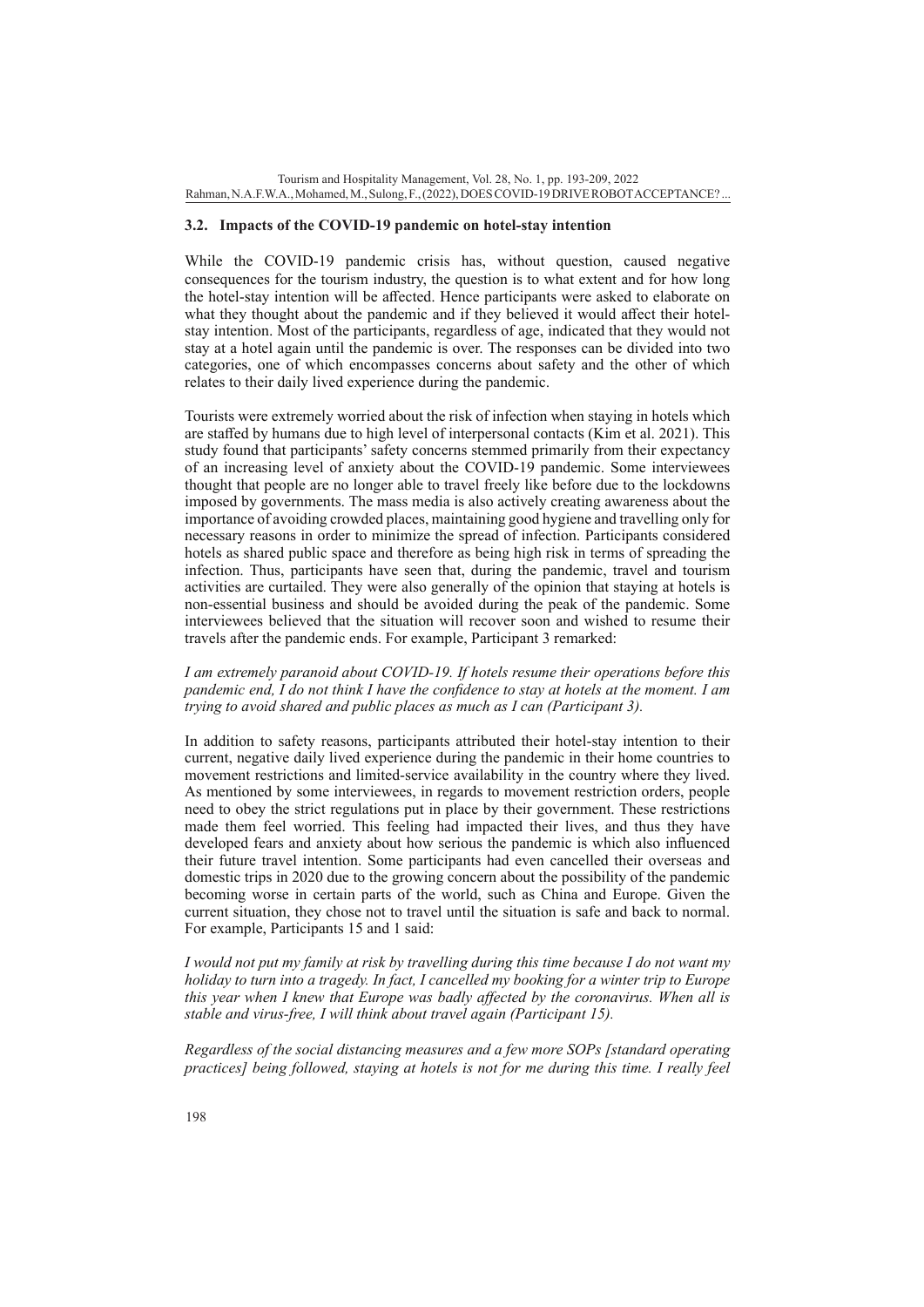*that the movement restriction order is like a prison for me. There is no freedom at all. Honestly speaking, I hate this feeling. I will not stay at a hotel in the near future, until the conditions are totally safe (Participant 1).*

The pandemic had catalysed the future travels for some participants. They were keen to see for themselves the real situation of the travel and tourism industry after the pandemic instead of reading about anticipated post-pandemic impacts in the mass media. To a wider extent, the curiosity about hotel-stays in a post-COVID world may cause a decline in risk and ambiguity. This suggests that a surge in curiosity leads to a reduction in perceived travel limitations. It is also interesting to note that some interviewees had adopted a 'wait and see' approach regarding their booking of hotels for 2020 travel. This implies that they are ready to travel again when the situation gets better. For example, Participant 12 commented that:

*The mass media has begun to focus on reporting issues related to social distancing, opening of non-essential shops, and public transport operations. Soon, hopefully, they can open the borders again and airlines will resume their operations. I am excited to see how the tourism environment will change due to this pandemic. Currently, we have seen that the ways people dine in, shop and celebrate festivals have changed. So, soon, my guess is that how people travel will change too. I have one trip pending this year and I cannot wait to travel again (Participant 12).*

## **3.3. Acceptance of robot-staffed hotels during the COVID-19 pandemic**

To examine the acceptance of robot-staffed hotels during the pandemic, the participants were asked whether they would stay at a hotel during the pandemic when hotels restart their operations, and if so, why or why not. It should be noted that the participants in this study had experienced staying at a robot-staffed hotel in the past six months. From their responses, over two thirds of the interviewees exhibited a high acceptance of robot-staffed hotels during the pandemic. This study also discovers that the acceptance of robots before the pandemic and during the pandemic had changed slightly. Initially, the participants had an unfavourable experience with robots during their previous stay; however, their level of acceptance became more positive during the pandemic. Positive acceptance to robot-staffed hotel was discovered as some participants literally said that even though their past experiences with the hotel were not favourable. A sense of isolation and disappointments with robot-provided services were recalled as their main unfavourable experiences but adaption to the new norms is more important when they want to do normal things, including taking a vacation. The interviewees also highlighted that safety is vital and that the use of robots might reduce the risk of getting infected and at least the robots could help to provide a safe travel experience. For example, Participant 5 remarked:

*It would feel a little bit weird if I were to stay at a hotel that is 100% staffed by robots. Based on my experience at Henn na Hotel, I still needed humans when the self-check-in*  was not functioning well. I personally think that seeing a human staf member at the hotel *made me feel alive. It is a bit 'dry' when you do not see any human staff, I guess. But with this pandemic, I believe that we need to cope with the new norms, such as social*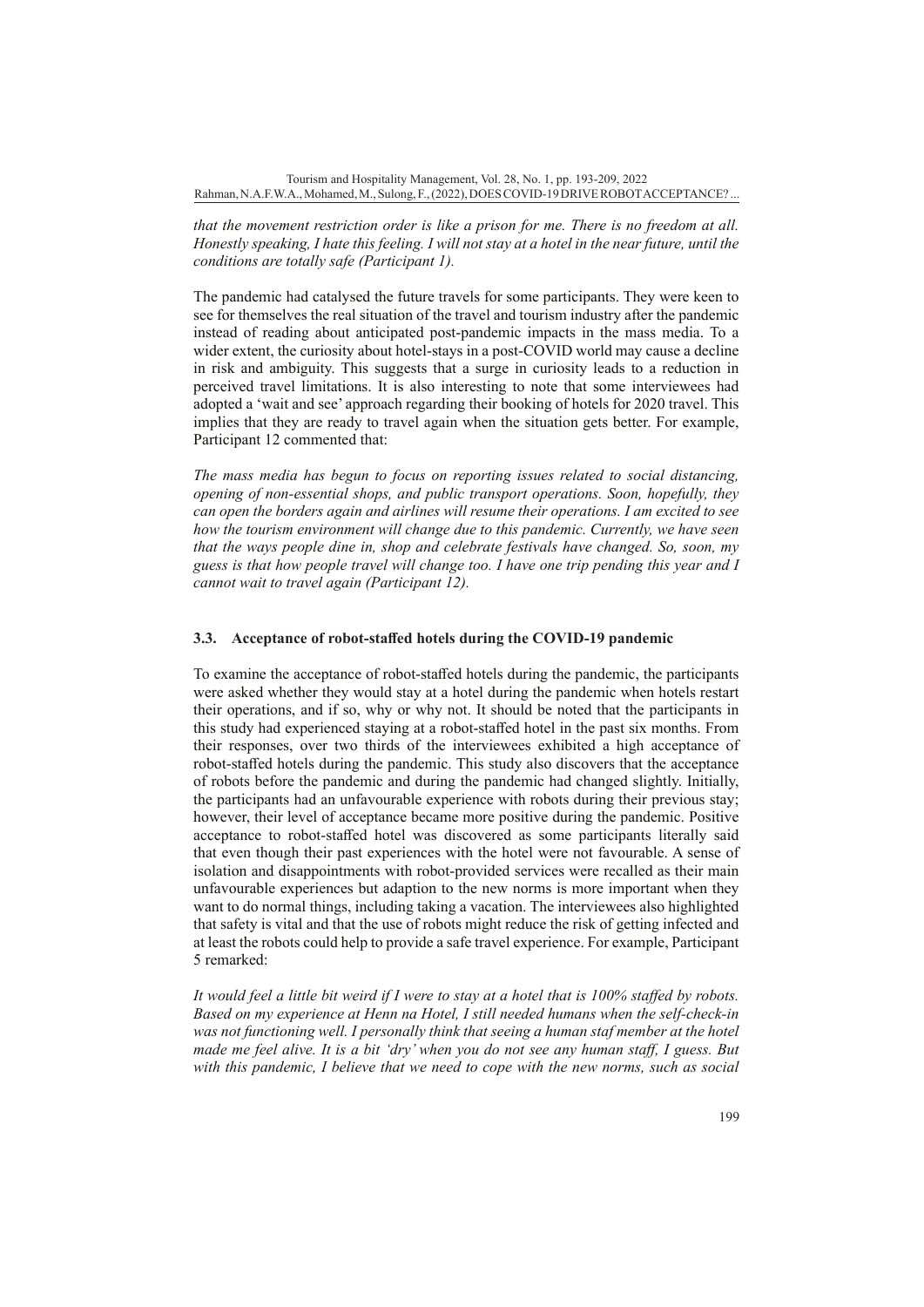*distancing and many more. If the government allows the hotel industry to restart their operations, I believe that robot-staffed hotels will be the first option for most tourists. For myself, I need a holiday in a safer environment. Nobody wants to risk their lives for a holiday. So, the robot hotels can give peace of mind (Participant 5).*

The interviewees also had some expectations in relation to the utilization of robots in hotels. Before their actual encounters with the robots, they had had a high expectation of the robots' capabilities, which were not always borne out by their actual experiences. Thus, they hoped that some improvements could be made to improve robot services if robots were to be used widely during the pandemic. This suggests that the positive acceptance of robots during the pandemic is also subject to seeing improvements in the functionality of robots. It is interesting to discover that participants are happy to stay at hotels staffed by robots during the pandemic, despite their previous negative experiences with the robots. Also remarkably, some interviewees expressed a wish to stay at a robot hotel if the robot services were upgraded or equally as good as human staff. This is consistent with El-Said and Al-Hajri (2022) who found that the perceived ease of use of robots strongly influences satisfaction which suggests that individual's acceptance towards service robots is shaped by the ability of the robots to complete human tasks as expected. From their past experiences, it is clear that human intervention is still needed to help robots to complete certain tasks, such as self-check-in. Worry and curiosity about the competency of the hotel robots were also revealed in the interview discussion on whether the participants would stay in a hotel that was fully operated by robots. Other than usefulness, human intervention is among the factors identified in the failed adoption of robots in hotels (Bhimasta and Kuo 2019). The interviewees in this study wanted robots to be as competent as humans, so that they would feel more confident in interacting with robots at hotels. In line with Kaushik et al. (2015), who found that consumers have a greater tendency to accept technology if it is trustworthy and risk-free, the findings of this study indicate that robot acceptance is dependent on the quality of the robots, as shown by the comments made by Participants 7 and 11:

*Provided the hotel is staffed with good-quality robots, I am more than happy to stay at this kind of hotel. I did not have any impressive experiences with robots during my recent stay at Henn na. For me, the robots were not so intelligent, human staff came when I was stuck with a robot. And I can't imagine how we can rely totally on them. So now a total makeover of the robot function needs to be done, if one is to decide to have a 100% robot hotel (Participant 7).*

*For me, when on holiday, the hotel is a crucial thing. To be honest, I am OK with the staff robots if they can deliver something that is at par with human staff. If robots can take over the task in a proper way, why not? (Participant 11).*

Surprisingly then, robot acceptance during the pandemic seems to be less related to the need for interaction that was identified in previous research as the main factor that contributed to the failure of Henn na Hotel (Bhimasta and Kuo 2019). Rather, it was discovered from the interviews that trust and reliability are important issues for robot acceptance. This finding is in line with that of a previous study in which trust was identified as the main influencing factor for robot acceptance (Tussyadiah and Park 2018) and trust in service robots is negatively influenced by negative attitude towards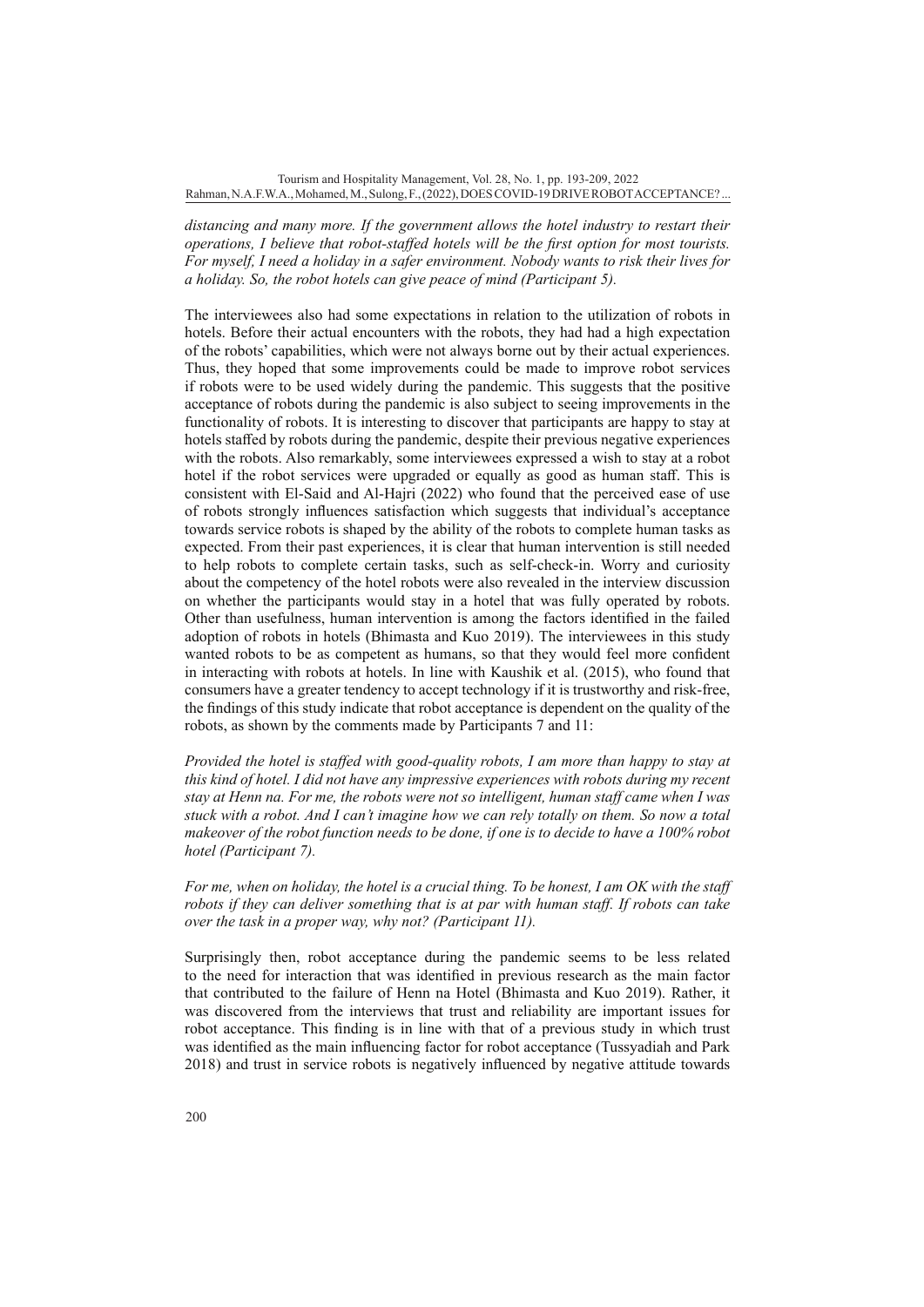technology (Tussyadiah, Zach and Wang 2020). Based on the findings of the current study, it is assumed that the participants' reactions to the issues discussed are mainly affected by their desire to stay at a hotel that offers a safe and low-risk environment with competent robots. Other issues such as human touch and interaction do not seem to be important to the participants. However, a desire for a level of task delivery and robot functionality similar to that provided by human staff was also emphasized by the interviewees. This indicates that participants still need some degree of human interaction to express their needs, however in a lesser way.

## **3.4. Robots as effective social distancing agents**

To examine the perception of service robots as social distancing agents in the tourism and hospitality context, the participants were asked to elaborate on the extent of their belief that service robots can act as effective social distancing agents. Most of the participants agreed that service robots can act as social distancing agents. All their comments were related to the effectiveness of social distancing measures in minimizing the spread of the COVID-19 virus as evidenced in certain countries. Consequently, on that basis, they agreed that robots can serve as effective social distancing agents to deliver services at hotels. Their perception was based on the experiences that they had had with robots during their previous stay. For example, Participant 4 commented:

*That's a brilliant idea. It is a great way for the hotel industry to sustain itself during the pandemic. I believe that people will be more confident to stay at such hotels. I hardly interacted with any staff at Henn na, and yeah … no problem at all. After all, it depends on the service that the robot delivers (Participant 4).*

Positive responses were also expressed about the use of robots as social distancing agents based on past experiences with robots in which the participants had no contact with human staff during their stay. However, the participants noted that, in this situation, guests would lose the benefit of the 'human touch' at hotels. The nature of robot services at hotels where little or no contact with human staff was necessary was seen as a privilege because, based on their experiences, the participants believed that they could safely stay at hotels and enjoy services through the full use of automation and robots. The above perceptions are exemplified by the comment of Participant 2, who stated:

*Based on my experience at Henn na Hotel, I did not have any direct contact with human staff. All was automated and worked perfectly for me. Many things the robot can do for you, from the front desk to room delivery. Therefore, during this pandemic situation, I can say, we can rely on robots to continue our lives. On the negative side, there is less human touch or no human touch at all. I reckon with this pandemic, many things will change including the way we go for vacation (Participant 2).*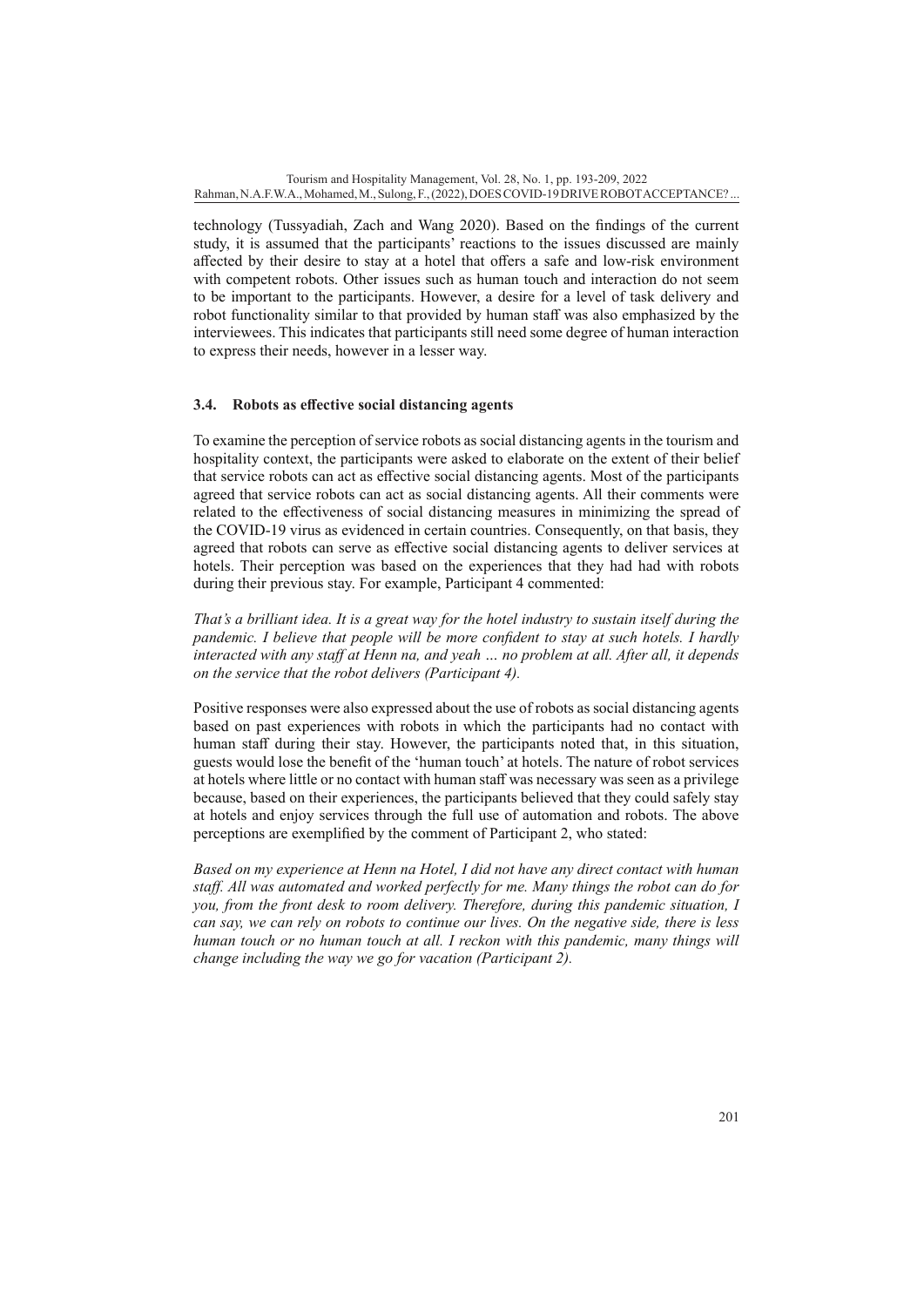#### **3.5. Perception of service robots replacing human staff during COVID-19 pandemic**

One recurrent theme that emerged during the interviews concerned the ability of service robots to replace human staff during the pandemic. It was also discovered that over two thirds of the interviewees stated that robots can replace humans in the provision of certain services at hotels. However, they remarked that their experience during their stay might not be as 'exciting' as before if only robots were present. Overall, most of the participants said that they prefer to have human interactions during their stay, but are also open to the use of any robot technologies, depending on the service being provided. For instance, Participant 12 noted that robots should be well designed and programmed to serve guests' broad enquiry:

*After all, a robot is still a robot, and has its own shortcomings. I faced difficulties during my stay at Henn na, whereby it was hard to see any human staff to ask about a local SIM card problem that I had. Perhaps a human member of staff should still be available to address certain issues that are not able to be dealt with by robots (Participant 12).*

Insecurity and trust also seem to be important issues for the participants in the current study. Tussyadiah, Zach and Wang (2020) discovered there is an impact of tendency to trust technology which leads to negative feelings towards robots in which trust in service robot also negatively influenced by the undesirable attitude towards robots. For instance, they mentioned that they were concerned about dealing with a fully-automated hotel service without any availability of humans in case of problems. Their level of knowledge about technology is given as the reason for their concern. Hence, despite the fact that the participants accept robots as effective social distancing agents at hotels, human interaction still seems to be an important factor for an enjoyable their hotel stay. For example, Participant 14 explained that:

*It is quite nerve-wracking to stay at a hotel without any human staff available. I am not so technologically savvy. I still need human staff to guide me on the robot services or if I need any help. It is a different experience when you do not see any human greet you at the front desk. I think it would be more exciting and there would be a warmer welcome with human greeters (Participant 14).*

The idea of the full use of robots in a hotel setting further escalated the tension among the interviewees. Consequently, some interviewees started to ponder seriously the risks and ambiguities related to the current situation and the current performance of robots, and how their stay could be affected if they were to stay at a fully-automated or robot-staffed hotel. The comments they made in this regard were also related to their past experiences of the Henn na Hotel chain. It is interesting to discover that although their acceptance of robots is positive, they still felt that human interaction and human touch are still needed when asked about their perception of robots doing human tasks at hotels. They stated that robots cannot replace humans and added that human interaction enriched their experience at the hotel. Most of the participants emphasized that humans are needed to meet their personalized needs and that humans should be available to refer to in order to resolve any confusion or to get prompt answers. Humans are also needed to deal with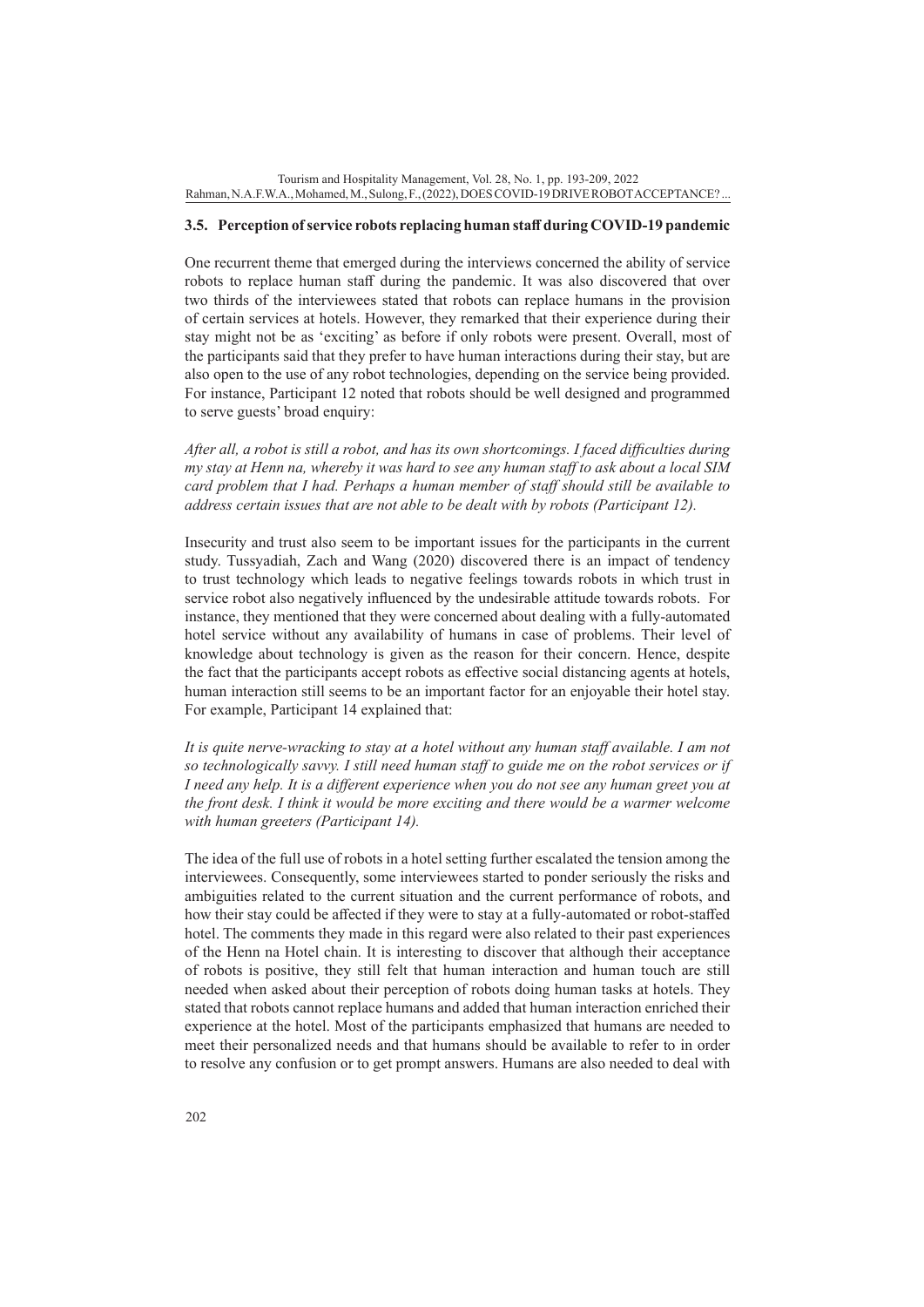guests' feelings such as insecurity and nervousness as well as trust issues. Human contact and social support is absent when tourists deal mainly with robots, which can cause anxiety and loneliness (Tussyadiah 2020).

On the other hand, several participants went so far as to anticipate that guests might no longer need humans if robots were designed and programmed well enough to suit guests' needs. Even though some think that it might be impossible to have a fully successful robot hotel operation, they still felt that it is acceptable to have a fully-automated hotel. They believe that the robot industry will grow, that robots will have improved capabilities, and that robot designers and hotels will probably create better robots to meet guests' needs. Thus, the challenge is for robot designers to apply smart design so that robots that can meet hotel guests' expectations. On this theme, Participant 2, one of the younger participants, commented that:

*I am sure that with technological developments and with the current situation, it is possible to have a fully robot-operated hotel. For people's safety and everyone's benefit, I believe it is worth it to develop a well-functioning robot that can cater to guests' needs. The time will come and the technology will be here. Who knows if human staff will soon be irrelevant? (Participant 2)*

## **CONCLUSION**

This study aimed to explore the perception of using robots as social distancing agents at hotels during the pandemic. Figures 1 and 2 summarize the findings of this study and its theoretical contributions. While past studies examined the robot adoption in hospitality, previous studies were focused on large surveys and online reviews (for example Ivanov, Webster and Garenko; Tung and Au 2018). In contrast to past studies, this study employed a qualitative approach to examine this area. This study observed that there was a different acceptance of robot before and during the pandemic, and thus this acceptance also influences their perception of robot adoption as social distancing agent during the pandemic.

The undesirable effects of the occurrence of crises on tourist arrivals is well recognized in the literature (Huan, Beaman and Shelby 2004; Sönmez, Apostolopoulos and Tarlow 1999) and the findings of this study are largely consistent with the observations that have been made in past studies. In the current study, it was found that the majority of the participants believed that the crisis caused by the COVID-19 pandemic, lockdowns and travel bans would result in a substantial decline in the number of travels. The anxiety caused by the pandemic and related safety concerns have negatively influenced the participants' desire to travel and stay at hotels. Yet, interestingly, despite their concerns about the level of risk involved in staying at hotels during the COVID-19 pandemic, the pandemic and the measures taken to reduce the spread of the virus have had positive impacts on their acceptance and perception of robots in tourism and hospitality settings. However, their past negative experiences of their stay in robot-staffed hotels did influence their responses to some extent. For instance, they anticipated that robot competency would improve, thus reflecting their optimism about the application of robotics in hotel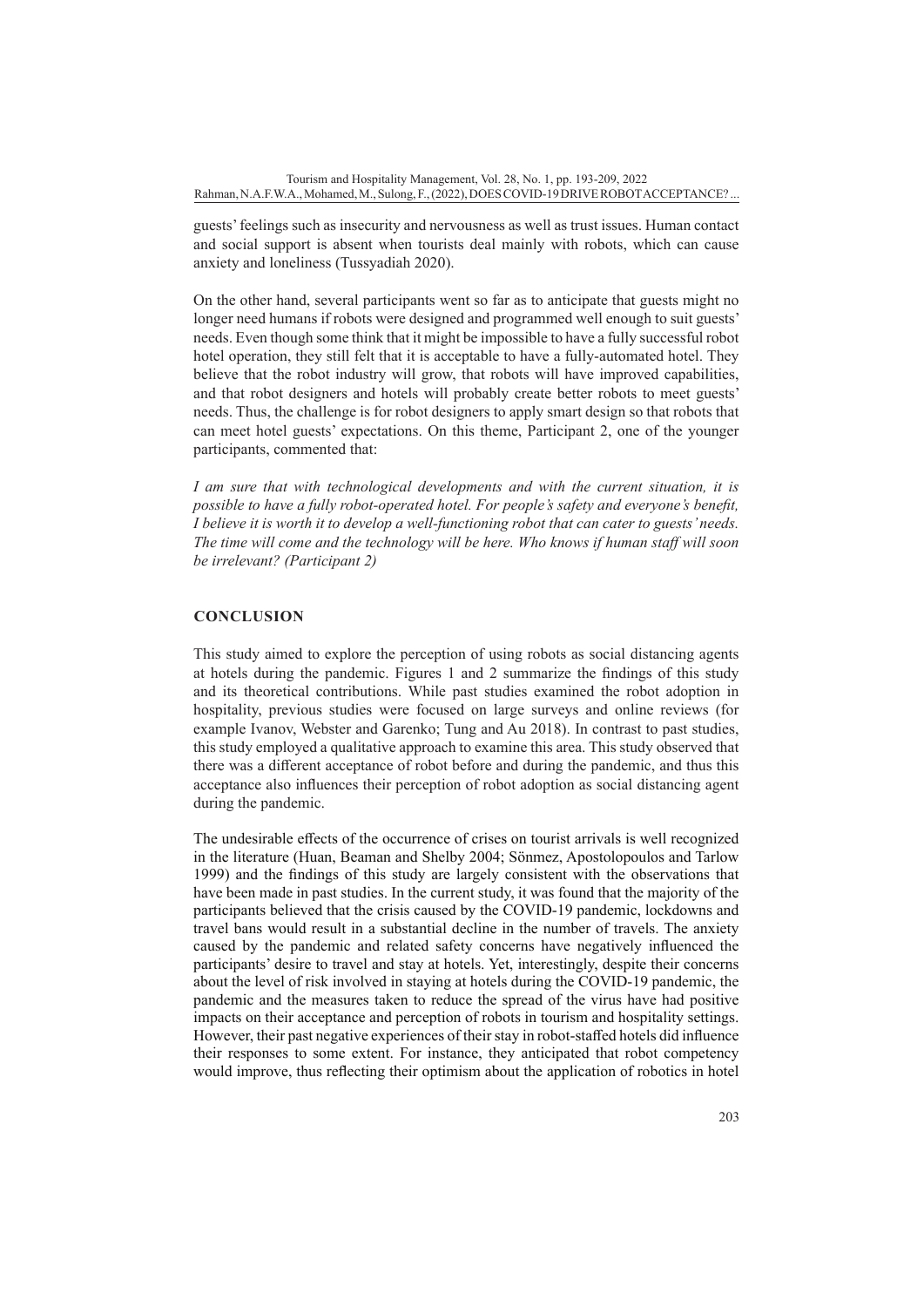settings. Therefore, robot designers should apply smart technology in designing robots to prevent consumers experiencing frustration when dealing with robots.

Figure 1 shows that tourists have a high acceptance towards robots during the pandemic compared to before the pandemic, provided some improvement and modifications such as a competency, intelligent, trustworthy and reliable robots. Furthermore, the reasons for the acceptance of robots in tourism and hospitality were found to be similar to those reported for the acceptance of robots in different contexts of studies and included usefulness, adaptability, enjoyment, sociability, companionship and perceived behavioural control, all of which have been identified as important factors in evaluating user acceptance of robots (De Graaf and Allouch 2013). The current study also supports the findings of Bartneck et al. (2009) that imply that the acceptance of robots is highly dependent on the level of perceived safety, which is related to the level of danger and comfort perceived to be involved in interacting with robots.

Figure 1: **Robot acceptance before and during COVID-19.**



To answer the research aim, the Figure 2 summarizes the perception of robot as social distancing agents. Interestingly, this study found that robots were seen as effective social distancing agents at hotels. The participants perceived robots as having the potential to assist in combating COVID-19 and, at the same time, in helping hotels to resume their operations after temporary closure. They also believed that the risk of getting infected seems to be reduced with the use of robots. In addition, it was found that, although the participants exhibited positive acceptance of robots and were ready to accept robots as efficient social distancing agents, they still expressed a preference for human staff to be present at a robotics-based hotel. It was discovered that security, risk and trust would be of greater concern to the participants if a hotel were fully operated by robots. These issues are not only related to robot competency; the lack of human interaction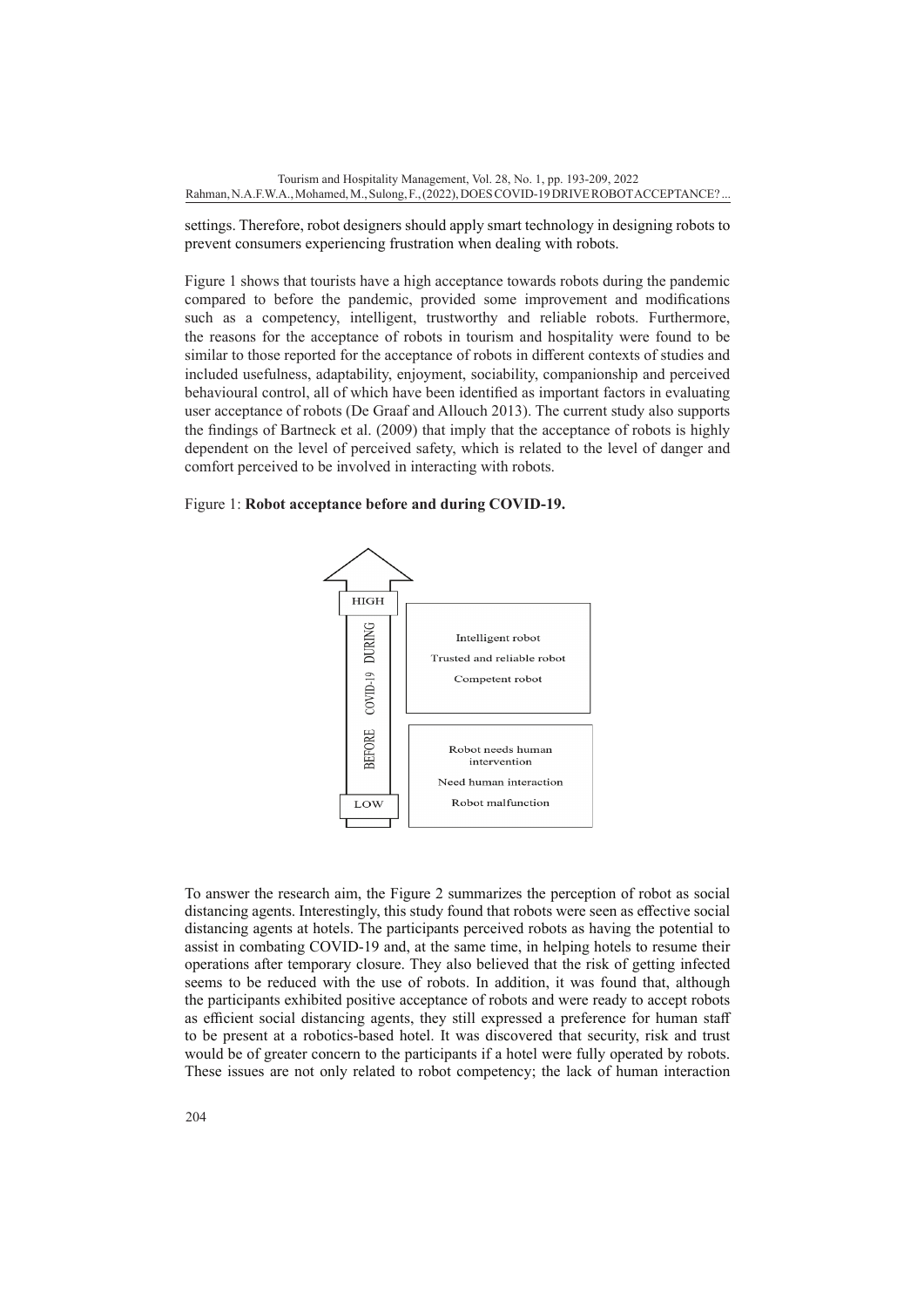also contributed to anxiety about stays in robot-staffed hotels. However, on a positive note, the participants were open to the use of robotics technology and ready to adapt to technological changes as long as the technology was easy to use and competent.

Furthermore, the results revealed that it would be easier for hotels to adopt robots as social distancing agents as the introduction of robots faced less resistance from consumers especially when the physical distancing is emphasized in our new norms lives. For instance, initially, the introduction of robots at Henn na Hotel for concierge, delivery, receptionist and personal assistance tasks also gained positive acceptance and was welcomed by hotel guests. However, the desire to have robots that can deliver services to the same standard as human staff and the need to have robots with a human touch were also emphasized by the participants. Thus, hotels that would like to offer automated high-touch personal services should consider these views when designing robots. Moreover, hotels need to be proactive in shifting consumer attitudes toward being more positive about the use of service robots.

#### Figure 2: **Perception of robot as social distancing agents**



Theoretically, this study has explored the tourist acceptance of robots and their perception of robot as social distancing agents during the pandemic. It contributes to the theory by enhancing the existing literature on robot adoption and its challenges in adopting the service robot in hospitality environment. This study provides evidence that robot acceptance can be influenced by situational reason. The findings also support the sight that crisis can transform tourists' attitude towards new technology (Galoni et al. 2020). As for the practitioners, what is also significant is that the contribution of this research is to pioneer the field of human acceptance towards the primer of robots in travel and hospitality specifically as social distancing agents from customers' perspectives. Robot designers specifically can take note and consider designing robots that have better competencies in meeting diverse consumer needs specifically in hospitality sector. Wakelin-Theron (2021) suggests that robot designers should design robots which not only meet tourists' needs and requirements suits but also where it will be employed. This study show that robots are more readily accepted by individuals who are concerned about the perceived risk of the pandemic. Thus, marketers need to identify customers'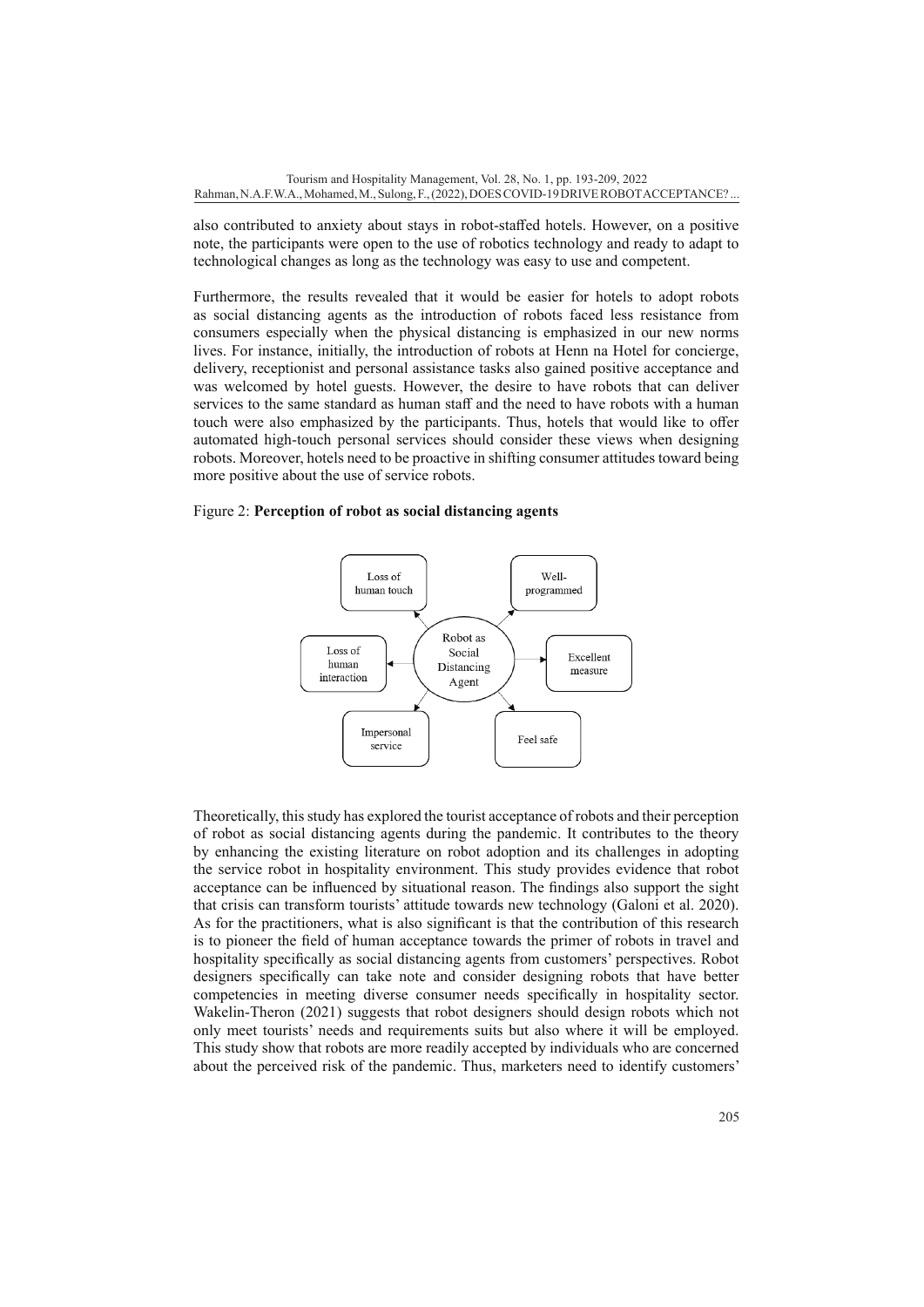demographics related with their risk perceptions. Focussing on customers' needs will help the robot designers to identify the features needed to make the robots- more effective when discharging their duties at hotels. Also, promotional videos that portray the robot's capability to deliver more reliable and consistent tasks than human employees should be used to emphasize on the functional aspects of robot staff. Targeting this aspect would be very effective in promoting the efficiency of service robots.

This study is not without its limitations, but they do suggest some directions for future research. Firstly, the findings of this study were based on a small sampling frame of 14 Henn na Hotel guests, which limits the generalizability of the findings. Furthermore, as the sample was drawn from Henn na Hotel guests, the findings may apply to only this particular group of experienced guests and may not completely represent the views of guests at other robot hotels in general. Hence researchers may wish to expand the scope of research in this area to a general population of guests who have stayed in various robotics-based hotels and they may also wish to consider alternative data collection methods, such as quantitative approaches, to further investigate the factors that may affect tourists' attitudes towards robots as social distancing agents. Secondly, this study shows the positive acceptance and perception of robots at hotels during the pandemic. However, it remains unclear as to how long and to what extent this positive acceptance would last and how it would influence hotel-stay intention and behaviour in the long run. Future research should therefore take these contextual influences into consideration. Lastly, while motivation may influence tourists' decision-making regarding visiting a certain place, this factor was not explicitly discussed in the interviews conducted for this study. Thus, future research may wish to focus on the issue of motivation when examining consumers' intention to stay at hotels.

#### **ACKNOWLEDGEMENTS**

Authors would like to thank the anonymous participants in this study and the Ministry of Higher Education and Universiti Malaysia Terengganu for the Post-Doctoral Scholarship.

### **REFERENCES**

- Bartneck, C. Kanda, T., Mubin, O. and Mahmud, A.A. (2009), "Does the design of a robot influence its animacy and perceived intelligence?", International Journal of Social Robotics, Vol. 1, pp. 195-204. [https://](https://doi.org/10.1007/s12369-009-0013-7) [doi.org/10.1007/s12369-009-0013-7](https://doi.org/10.1007/s12369-009-0013-7)
- Bhimasta, R.A., and Kuo, P.Y. (2019), "What causes the adoption failure of service robots? A Case of Hennna Hotel in Japan", In UbiComp/ISWC' 19 Adjunct: Adjunct proceedings of the 2019 ACM international joint conference on pervasive and ubiquitous computing and proceedings of the 2019 ACM international symposium on wearable computers, 9-13 September, pp. 1107-1112.
- Braun, V. and Clarke, V. (2006), "Using thematic analysis in psychology", *Qualitative Research in Psychology*, Vol. 3, No. 2, pp. 77-101.<https://doi.org/10.1191/1478088706qp063oa>
- Chiang, A.-H. and Trimi, S. (2020), Impacts of service robots on service quality, Service Business, Vol.14, No. 3, pp. 439–459.<https://doi.org/10.1007/s11628-020-00423-8>
- Choi, Y. Choi, M. Oh, M. and Kim, S. (2020), "Service robots in hotels: Understanding the service quality perceptions of human-robot interaction", *Journal of Hospitality Marketing & Management*, Vol. 29, No. 6, pp. 613–635.<https://doi.org/10.1080/19368623.2020.1703871>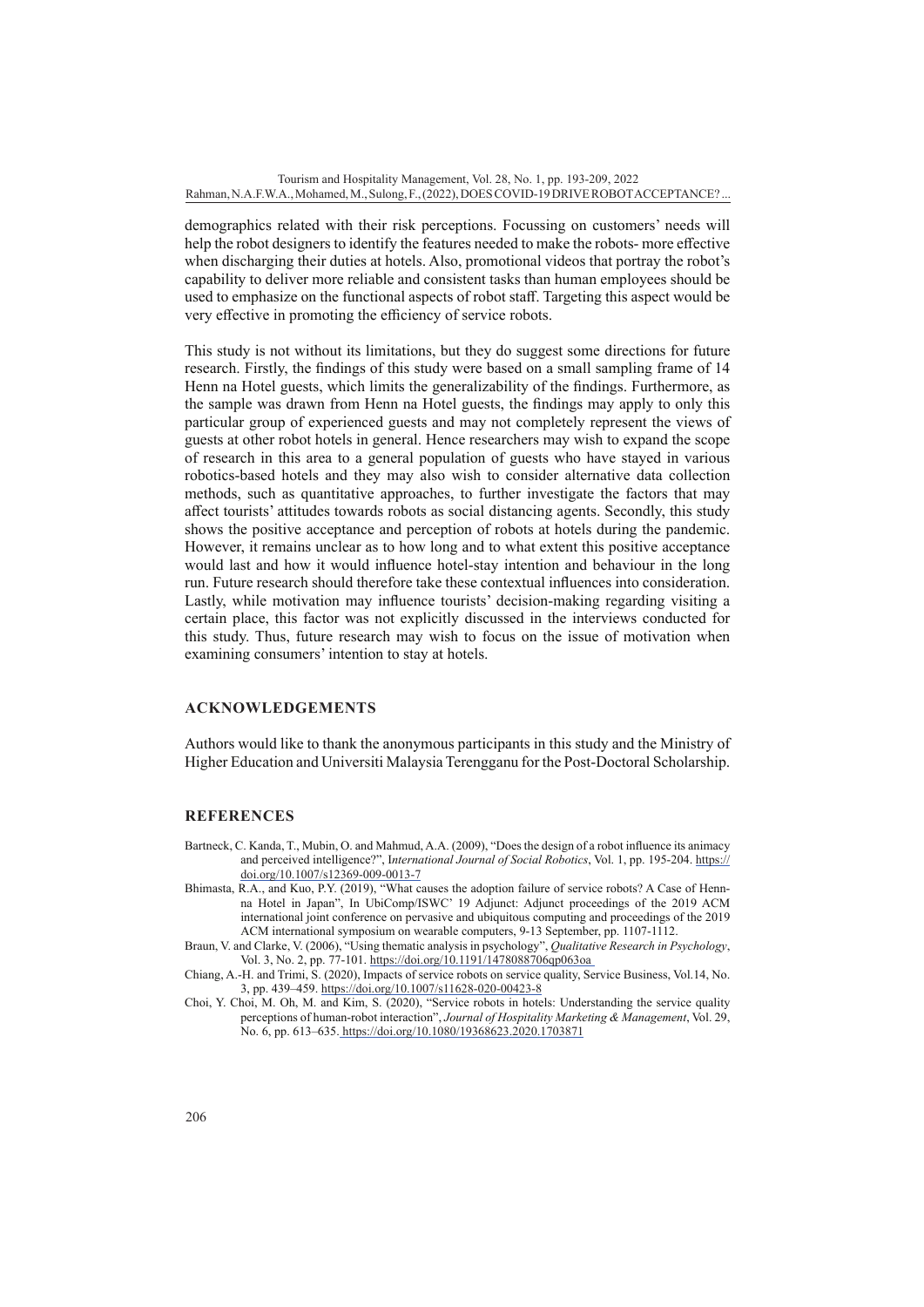Tourism and Hospitality Management, Vol. 28, No. 1, pp. 193-209, 2022

Rahman, N.A.F.W.A., Mohamed, M., Sulong, F., (2022), DOES COVID-19 DRIVE ROBOT ACCEPTANCE? ...

- Chuah, S.H.-W., Aw, E.C.-X. and Cheng, C.-F. (2022), "A silver lining in the COVID-19 cloud: examining customers' value perceptions, willingness to use and pay more for robotic restaurants", *Journal of Hospitality Marketing & Management*, Vol. 31, No. 1, pp. 49-76. [https://doi.org/10.1080/1936862](https://doi.org/10.1080/19368623.2021.1926038) [3.2021.1926038](https://doi.org/10.1080/19368623.2021.1926038)
- De Graaf, M.M.A. and Allouch, S.B. (2013), "Exploring influencing variables for the acceptance of social robots", Robotics and Autonomous Systems, Vol. 61, No. 12, pp. 1476-1486. [https://doi.](https://doi.org/10.1016/j.robot.2013.07.007) [org/10.1016/j.robot.2013.07.007](https://doi.org/10.1016/j.robot.2013.07.007)
- Demaitre, E. (2020), *COVID-19 pandemic prompts more robot usage worldwide*, The robot report, viewed 20 October 2020, [https://www.therobotreport.com/covid-19-pandemic-prompts-more-robot-usage](https://www.therobotreport.com/covid-19-pandemic-prompts-more-robot-usage-worldwide/)[worldwide/](https://www.therobotreport.com/covid-19-pandemic-prompts-more-robot-usage-worldwide/)
- El-Said, O. and Al-Hajri, S. (2022), "Are customers happy with robot service? Investigating satisfaction with robot service restaurants during the COVID-19 pandemic", *Heliyon,* Vol. 8, No. 3, e08986. [https://](https://doi.org/10.1016/j.heliyon.2022.e08986) [doi.org/10.1016/j.heliyon.2022.e08986](https://doi.org/10.1016/j.heliyon.2022.e08986)
- Galoni, C., Carpenter, G.S and Rao, H (2020). "Disgusted and afraid: consumer choices under the threat of contagious disease", *Journal of Consumer research*, Vol. 47, No. 3, pp. 373–392. [https://doi.](https://doi.org/10.1093/jcr/ucaa025) [org/10.1093/jcr/ucaa025](https://doi.org/10.1093/jcr/ucaa025)
- Huan, T.-C., Beaman, J. and Shelby, L. (2004), "No-escape natural disaster: Mitigating impacts on tourism", *Annals of Tourism Research*, Vol. 31, No. 2, pp. 255–273. [https://doi.org/10.1016/j.](https://doi.org/10.1016/j.annals.2003.10.003) [annals.2003.10.003](https://doi.org/10.1016/j.annals.2003.10.003)
- Go, H., Kang, M., and Suh, S.C. (2020), "Machine learning of robots in tourism and hospitality: Interactive technology acceptance model (iTAM)–cutting edge", *Tourism review*, Vol. 75, No. 4, pp. 625–636. <https://doi.org/10.1108/TR-02-2019-0062>
- Hoque, A., Shikha, F.A., Hasanat, M.W., Arif, I. and Hamid, A.B.A. (2020), "The effect of Coronavirus (COVID-19) in the tourism industry in China", *Asian Journal of Multidisciplinary Studies*, Vol. 3, No. 1, pp. 52–58. <https://asianjournal.org/online/index.php/ajms/article/view/213>
- Ivanov, S., Webster, C. and Berezina, K. (2017), "Adoption of robots and service automation by tourism and hospitality companies", *Revista Turismo & Desenvolvimento*, Vol. 27/28, pp. 1501–1517. [https://](https://ssrn.com/abstract=2964308) [ssrn.com/abstract=2964308](https://ssrn.com/abstract=2964308)
- Ivanov, S., Webster, C. and Garenko, A. (2018), "Young Russian adults' attitudes towards the potential use of robots in hotels", *Technology in Society*, Vol. 55, pp. 24–32. [https://doi.org/10.1016/j.](https://doi.org/10.1016/j.techsoc.2018.06.004) [techsoc.2018.06.004](https://doi.org/10.1016/j.techsoc.2018.06.004)
- Ivanov, S., and Webster, C. (2019)," Robots in tourism: A research agenda for tourism economics", *Tourism Economics*, Vol. 26, No. 7, pp. 1–21.<https://doi.org/10.1177%2F1354816619879583>
- Jamal, T. and Budke, C. (2020), "Tourism in a world with pandemics: local-global responsibility and action", *Journal of Tourism Futures*, Vol. 6, No. 2, pp. 181-188. [https://doi.org/10.1108/JTF-02-](https://doi.org/10.1108/JTF-02-2020-0014) [2020-0014](https://doi.org/10.1108/JTF-02-2020-0014)
- Kaushik, A.K., Agrawal, A.K. and Rahman, Z. (2015). "Tourist behaviour towards self-service hotel technology adoption: Trust and subjective norm as key antecedents", *Tourism Management Perspectives*, Vol. 16, pp. 278–289. <https://doi.org/10.1016/j.tmp.2015.09.002>
- Kim, S., Kim, J., Badu-Baiden, F., Giroux, M., and Choi, Y. (2021), "Preference for robot service or human service in hotels? Impacts of the COVID-19 pandemic", *International Journal of Hospitality Management*, Vol. 93, 102795.<https://doi.org/10.1016/j.ijhm.2020.102795>
- Lee, H.-C. (2003), "Estimating recreational boater expenditures on trips and boating use in a wave survey", *Leisure Sciences*, Vol. 25, No. 4, pp. 381–397. <https://doi.org/10.1080/714044497>
- Li, J., Bonn, M.A., and Ye, B.H. (2019), "Hotel employee's artificial intelligence and robotics awareness and its impact on turnover intention: The moderating roles of perceived organizational support and competitive psychological climate", *Tourism Management, Management*, Vol. 73, pp. 172–181. <https://doi.org/10.1016/j.tourman.2019.02.006>
- Lu, L., Zhang, P., and Zhang, T. C, (2021). "Leveraging "human-likeness" of robotic service at restaurants", *International Journal of Hospitality Management*, Vol. 94, 102823. [https://doi.org/10.1016/j.](https://doi.org/10.1016/j.ijhm.2020.102823) [ijhm.2020.102823](https://doi.org/10.1016/j.ijhm.2020.102823)
- Marr, B. (2020), *Robots and drones are now used to fight COVID-19,* viewed 9 June 2020, https://www. forbes.com/sites/bernardmarr/2020/03/18/how-robots-and-drones-are-helping-to-fightcoronavirus/#f29aee32a12e
- Motta, V., and Sharma, A. (2020), "Lending technologies and access to finance for SMEs in the hospitality industry", *International Journal of Hospitality Management*, Vol. 86, 102371. [https://doi.](https://doi.org/10.1016/j.ijhm.2019.102371) [org/10.1016/j.ijhm.2019.102371](https://doi.org/10.1016/j.ijhm.2019.102371)
- Osawa, H., Ema, A., Hattori, H., Akiya, N., Kanzaki, N., Kubo, A., and Ichise, R. (2017), "What is real risk and benefit on work with robots? From the analysis of a robot hotel", In Proceedings of the Companion of the 2017 ACM/IEEE International Conference on human-robot interaction, 6 March, pp. 241- 242.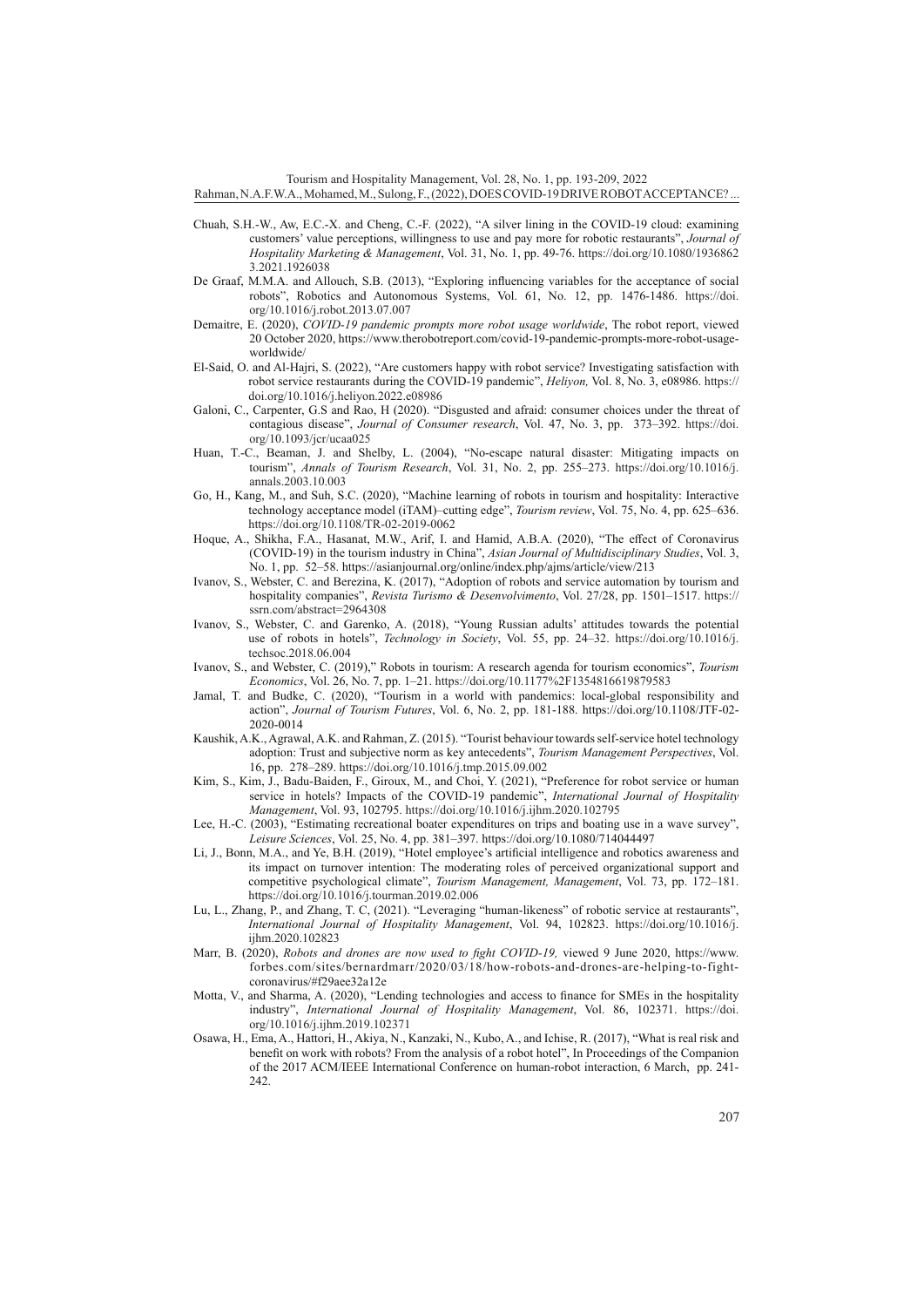Tourism and Hospitality Management, Vol. 28, No. 1, pp. 193-209, 2022

#### Rahman, N.A.F.W.A., Mohamed, M., Sulong, F., (2022), DOES COVID-19 DRIVE ROBOT ACCEPTANCE? ...

Patton, M.Q. (1990), *Qualitative Evaluation and Research Methods*, Sage, Newbury Park, CA. Plymire.

Seyitoğlu, F. and Ivanov, S, (2021), "Service robots as a tool for physical distancing in tourism", *Current Issues in Tourism*, Vol. 24, No. 12, pp. 1631-1634.<https://doi.org/10.1080/13683500.2020.1774518>

- Sönmez, S.F. Apostolopoulos, Y. and Tarlow, P. (1999), "Tourism in crisis: Managing the effects of terrorism" *Journal of Travel Research*, Vol. 38, No. 1, pp. 13–18. [https://doi.org/10.1177%](https://doi.org/10.1177%2F004728759903800104) [2F004728759903800104](https://doi.org/10.1177%2F004728759903800104)
- Strauss, A. and Corbin, J. (2008), *Basics of Qualitative Research: Techniques and Procedures for Developing Grounded Theory*, Sage, Los Angeles, CA.
- Toh, M. and Wang, S. (2020), "Drones. Disinfecting robots. Supercomputers. The coronavirus outbreak is a test for China's tech industry", CNN Business, viewed 29 October 2020, [https://edition.cnn.](https://edition.cnn.com/2020/02/23/tech/china-tech-coronavirus-outbreak/index.html) [com/2020/02/23/tech/china-tech-coronavirus-outbreak/index.html](https://edition.cnn.com/2020/02/23/tech/china-tech-coronavirus-outbreak/index.html)
- Tung, V.W.S. and Au, N. (2018), "Exploring customer experiences with robotics in hospitality", *International Journal of Contemporary Hospitality Management*, Vol. 30, No. 7, pp. 2680-2697. [https://doi.](https://doi.org/10.1108/IJCHM-06-2017-0322) [org/10.1108/IJCHM-06-2017-0322](https://doi.org/10.1108/IJCHM-06-2017-0322)
- Tuomi, A., Tussyadiah, I.P., Stienmetz, J. (2020), "Applications and implications of service robots in hospitality", *Cornell Hospitality Quarterly,* Vol. 62, No. 2, pp. 232–247. [https://doi.](https://doi.org/10.1177/1938965520923961) [org/10.1177/1938965520923961](https://doi.org/10.1177/1938965520923961)
- Tussyadiah, I. (2020), "A review of research into automation in tourism: Launching the Annals of Tourism Research Curated Collection on Artificial Intelligence and Robotics in Tourism", *Annals of Tourism Research,* Vol. 81, 102883.<https://doi.org/10.1016/j.annals.2020.102883>
- Tussyadiah, I.P. and Park, S. (2018), "Consumer evaluation of hotel service robots", in Stangland B. and Pesonen, J. (Eds), *Information and Communication Technologies,* Springer, Cham, Switzerland, pp. 308–320.
- Tussyadiah, I.P., Zach, F.J., and Wang, J. (2020), "Do travelers trust intelligent service robots?", *Annals of Tourism Research*, Vol. 81, pp.1-8.<https://doi.org/10.1016/j.annals.2020.102886>
- Wakelin-Theron, N. (2021), Illustrating the Perception of Students Towards Autonomous Service Robots in the Tourism Industry: An Exploratory Study, *Tourism and Hospitality Management*, Vol. 27, No. 2, pp. 385-406.<https://doi.org/10.20867/thm.27.2.7>
- World Health Organisation WHO (2022), *WHO Coronavirus (COVID-19) Dashboard*, viewed 6 April 2022, <https://covid19.who.int/data>
- Yang, G. Z., Nelson, B.J., Murphy, R.R., Choset, H., Christensen, H., Collins, S.H, Dario, P., Goldberg, K., Ikuta, K., Jacobstein, N., Kragic, D., Taylor, R.H., and McNutt, M. (2020), "Combating COVID-19 - The role of robotics in managing public health and infectious diseases", *Science Robotics*, Vol. 5, No. 40, eabb5589. <https://doi.org/10.1126/scirobotics.abb5589>
- Zheng, Z. Chen, P.-J. and Lew, A.A (2020), "From high-touch to high-tech: COVID-19 drives robotics adoption", *Tourism Geographies*, Vol. 22, No. 3, pp. 724-734. [https://doi.org/10.1080/14616688.](https://doi.org/10.1080/14616688.2020.1762118) [2020.1762118](https://doi.org/10.1080/14616688.2020.1762118)